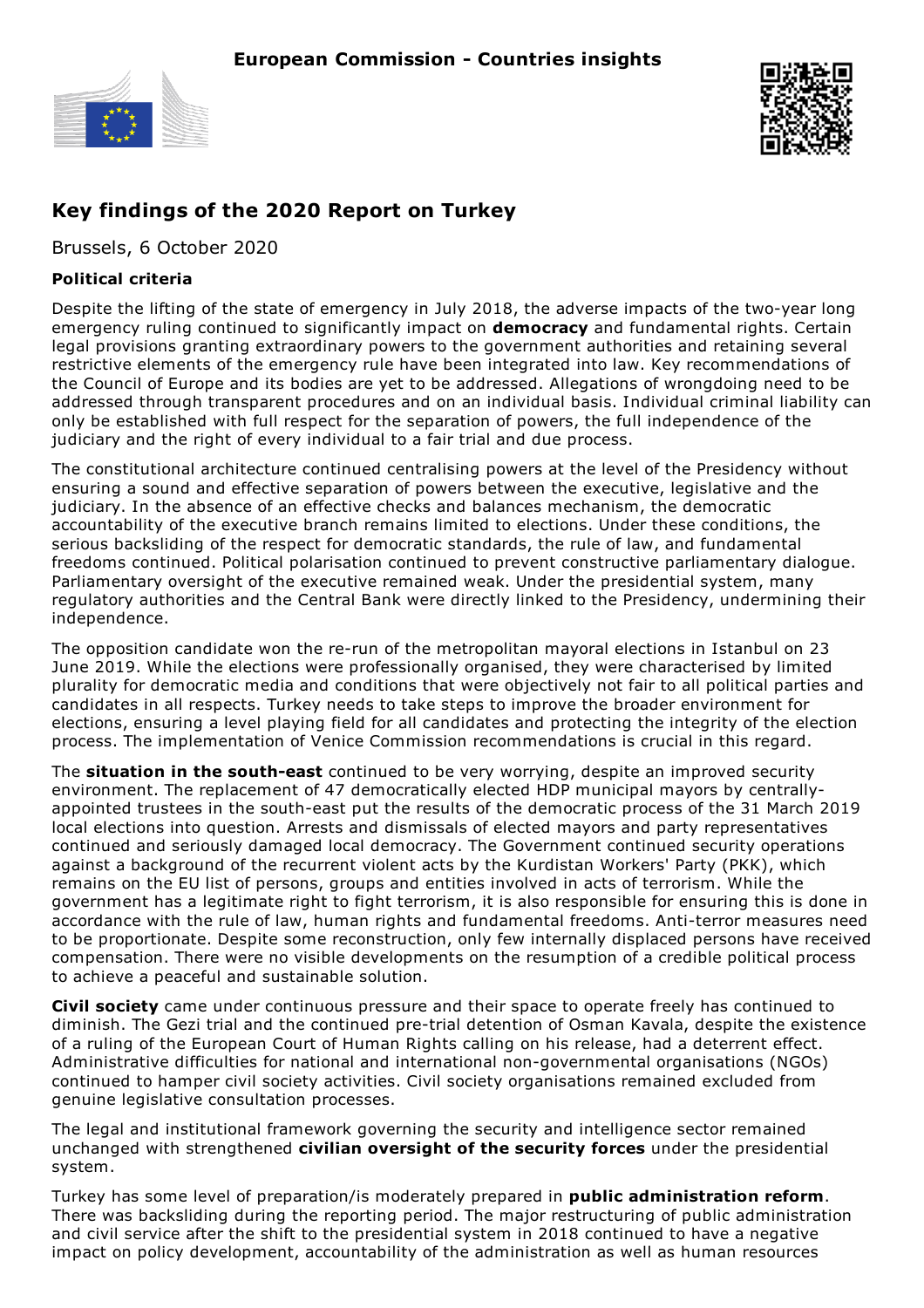management, although policy coordination among central government institutions remained strong. Changes to the civil service system have increased the politicisation of the administration. No steps were taken to develop a comprehensive public administration reform strategy and an overarching public financial management reform programme. An effective remedy still needs to be provided for the large-scale dismissals that took place during the state of emergency. There remained questions over the extent to which the Inquiry Commission is an effective judicial remedy.

Turkey's **judicial system** is at an early stage of preparation and serious backsliding continued during the reporting period. Concerns remained, in particular over the systemic lack of independence of the judiciary. The President announced the Judicial Reform Strategy for 2019-2023 in May 2019. However, it falls short of addressing key shortcomings regarding the independence of the judiciary. No measures were announced to remedy the concerns identified by the Council of Europe's Venice Commission and in the European Commission's annual country reports. There are concerns that dismissals in the absence of respect for due procedures caused self-censorship and intimidation within the judiciary. No measures were taken to change the structure of, and process for, the selection of members of the Council of Judges and Prosecutors to strengthen its independence. Concerns regarding the lack of objective, merit-based, uniform and pre-established criteria for recruiting and promoting judges and prosecutors persisted. No changes were made to the institution of criminal judges of peace so that concerns regarding their jurisdiction and practice remained.

Regarding the **fight against corruption,** Turkey remained at an early stage and made no progress in the reporting period. The country continued to lack preventive anti-corruption bodies. The flaws of the legal framework and institutional architecture allowed undue political influence in the investigation and prosecution phases of corruption cases. Accountability and transparency of public institutions need to be improved. The absence of an anti-corruption strategy and action plan indicated the lack of political will to fight decisively against corruption. Overall, corruption is widespread and remains an issue of concern.

Turkey has some level of preparation in the **fight against organised crime** and there was limited progress. The 2019-2021 national action plan, for the implementation of the 2016-2021 national strategy on the fight against organised crime, was adopted in May 2019. Cooperation between Europol and Turkey is based on a Strategic Agreement on Cooperation, which entered into force in July 2004. Negotiations concerning an operational cooperation agreement on the exchange of personal data between Europol and Turkey were ongoing, requiring Turkey to align its data protection law in line with European standards. Turkey should improve its track record on dismantling criminal networks and confiscating criminal assets. The legal framework regulating the fight against money laundering and terrorist financing needs to be improved. Efforts are needed to improve the legislation on cybercrime, asset confiscation and witness protection. A cooperation agreement with CEPOL has been in force since 2010.

The deterioration of **human and fundamental rights** continued. Many of the measures introduced during the state of emergency remained in force and continued to have a profound and devastating impact. The legal framework includes general guarantees of respect for human and fundamental rights but the legislation and practice still need to be brought into line with the European Convention on Human Rights (ECHR) and with the European Court of Human Rights (ECtHR) case-law. The lack of institutional independence, lengthy review procedures, the absence of sufficiently individualised criteria, and the absence of a proper means of defence cast serious doubt over the Inquiry Commission on the State of Emergency Measures' ability to provide an effective remedy against dismissals. Legislation introduced immediately after the lifting of the state of emergency removed crucial safeguards protecting detainees from abuse, thereby increasing the risk of impunity. The enforcement of rights is hindered by the fragmentation and limited independence of public institutions responsible for protecting human rights and freedoms, and is aggravated by the lack of an independent judiciary. Restrictions imposed on, and surveillance of, the activities of journalists, writers, lawyers, academics, human rights defenders and critical voices on a broad scale have a negative effect on the exercise of these freedoms, and lead to self-censorship. Credible allegations of torture and ill-treatment continued to be reported. In light of the COVID-19 pandemic, a controversial legislative package provided for the conditional release of up to 90,000 prisoners. As of July, 65,000 prisoners had been released. However, it excluded those held in pre-trial detention for alleged terrorism-related offences, including lawyers, journalists, politicians and human rights defenders.

Serious backsliding continued on freedom of expression. The disproportionate implementation of the restrictive measures continued to negatively affect the freedom of expression and dissemination of opposition voices. Criminal cases and convictions of journalists, human rights defenders, lawyers, writers and social media continued. The ban on Wikipedia was lifted in December 2019, however, the blocking and erasing of online content without a court order on an inappropriately wide range of grounds continued. There was further backsliding in the area of freedom of assembly and association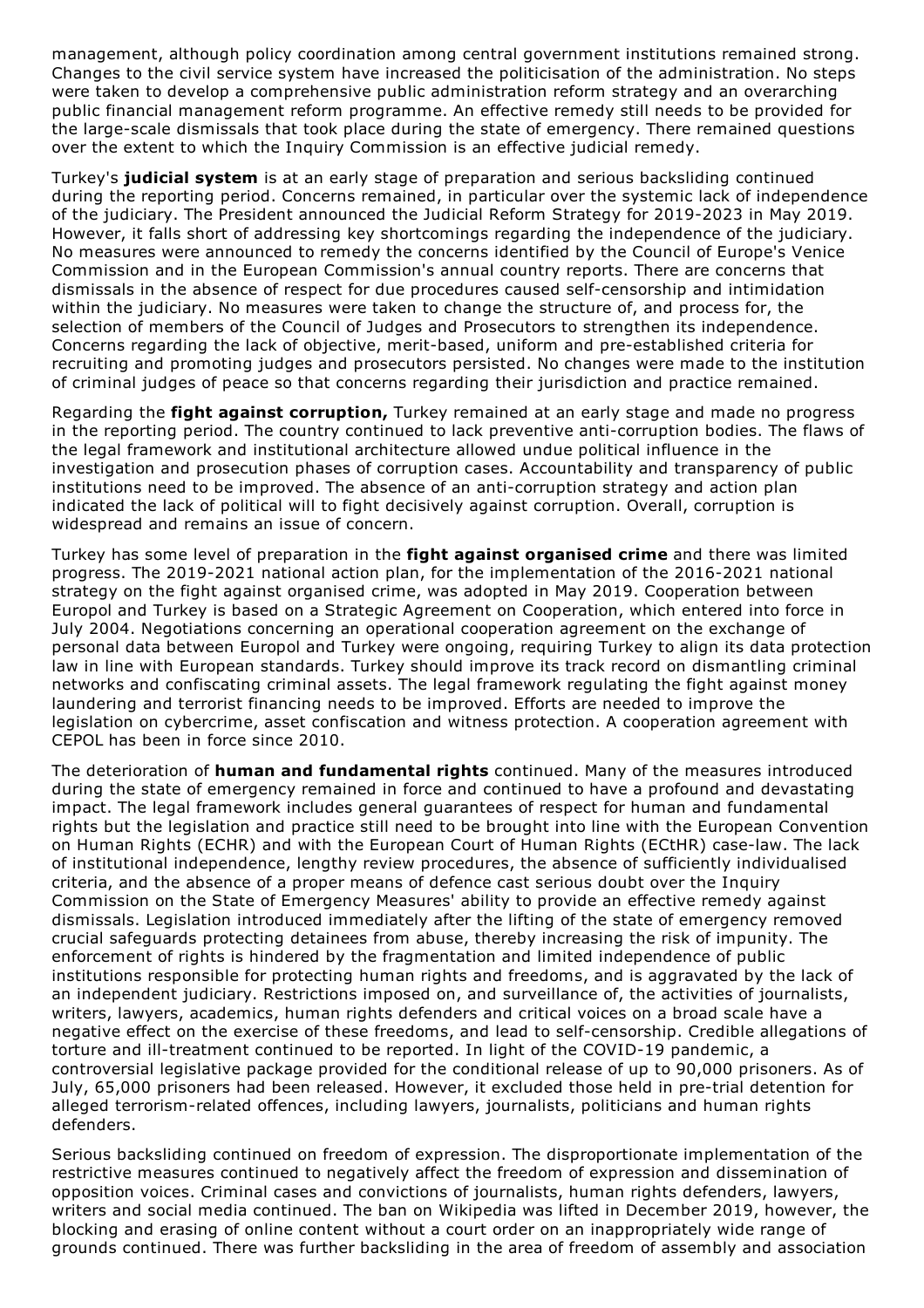in light of recurrent bans, disproportionate interventions in peaceful demonstrations, investigations, administrative fines and prosecutions against demonstrators on charges of 'terrorism-related activities'.

The rights of the most disadvantaged groups and of persons belonging to minorities need better protection. Roma continue to live in very poor housing, often lacking basic public services and relying on social benefits. The urban renewal projects continue to affect primarily their settlements, forcing the displacement of entire families. Gender-based violence, discrimination, hate speech against minorities, hate crime and violations of human rights of lesbian, gay, bisexual, transgender, and intersex (LGBTI) persons are still a matter of serious concern.

In the area of **migration and asylum policy,** Turkey made some progress. Throughout 2019, Turkey was committed to the implementation of the EU-Turkey Statement of March 2016 and played a key role in ensuring effective management of migratory flows along the Eastern Mediterranean route. Turkey sustained its outstanding efforts to provide unprecedented humanitarian aid and support to more than 3.6 million registered refugees from Syria and around 370,000 registered refugees from other countries, thus hosting the largest refugee community in the world. However, in March 2020, Turkey actively encouraged migrants and refugees to take the land route to Europe through Greece. This led to the set-up of an informal camp at one of the Greek-Turkish border crossing points in Pazarkule, hosting close to 60,000 migrants and refugees in dire conditions. Later in March, the Turkish authorities organised transport for the migrants and refugees away from the border area and closed the borders with Greece and Bulgaria except for commercial traffic because of the outbreak of the COVID-19 pandemic. Nevertheless, the Turkish Minister of Interior indicated that this move did not mean a change in Turkey's policy to allow irregular migrants' exits over its borders and the government had no intention to prevent anyone who wishes to leave Turkey. While the EU acknowledged the increased migratory burden and risks Turkey had been facing on its territory and the substantial efforts it was making in hosting refugees, it strongly rejected Turkey's use of migratory pressure for political purposes. Overall, the number of illegal border crossings between Turkey and Greece still remained significantly lower than prior to the adoption of the EU-Turkey Statement.

The prolonged presence of refugees in the country requires efficient integration measures to avoid social tensions. The authorities should increase access to public health for migrants and refugees in the country. A comprehensive amendment to the Law on Foreigners and International Protection was adopted in 2019. Turkey still did not implement the EU-Turkey Readmission Agreement towards all Member States nor the provisions relating to third-country nationals. Despite an announced acceleration of work on visa liberalisation, no outstanding visa liberalisation benchmarks were fulfilled and amendments to the anti-terror law and data protection law are still outstanding. Turkey still needs to further align its legislation with the EU *acquis* on visa policy.

Turkey's **foreign policy** increasingly collided with the EU priorities under the Common Foreign and Security Policy. Tensions in the Eastern Mediterranean region further increased in the reporting period as a result of Turkey's illegal actions and provocative statements challenging the right of the Republic of Cyprus to exploit hydrocarbon resources in the Exclusive Economic Zone of the Republic of Cyprus. Turkey deployed two drilling and two seismic vessels in the Exclusive Economic Zone of the Republic of Cyprus, including in the areas that have been licensed by the Government of Cyprus to European oil and gas companies, as well as in Cypriot territorial sea. The Turkish Armed Forces accompanied the drilling and seismic ships during their operations, posing a grave threat to the security of the region. Turkey also challenged the status of the fenced-off city of Varosha.

The EU has repeatedly stressed the need to respect the sovereign rights of EU Member States, which include entering into bilateral agreements and exploring and exploiting their natural resources in accordance with the EU *acquis* and international law, including the UN Convention on the Law of the Sea. Turkey needs to commit itself unequivocally to good neighbourly relations, international agreements and the peaceful settlement of disputes in accordance with the United Nations Charter, having recourse, if necessary, to the International Court of Justice. In light of the unauthorised drilling activities of Turkey in the Eastern Mediterranean, in July 2019 the Council decided a number of measures, including not to hold for the time being the EU-Turkey Association Council as well as further meetings of the EU-Turkey high-level dialogues. The EU further adopted a framework for targeted measures against Turkey in November 2019 and decided in February 2020 to add two individuals to the list of designations under this sanctions framework.

On 1 October 2020, the European Council stated that, provided constructive efforts to stop illegal activities vis-à-vis Greece and Cyprus are sustained, the European Council agreed to launch a positive political EU-Turkey agenda with a specific emphasis on the modernisation of the Customs Union and trade facilitation, people to people contacts, High level dialogues, continued cooperation on migration issues, in line with the 2016 EU-Turkey Statement. The European Council also stressed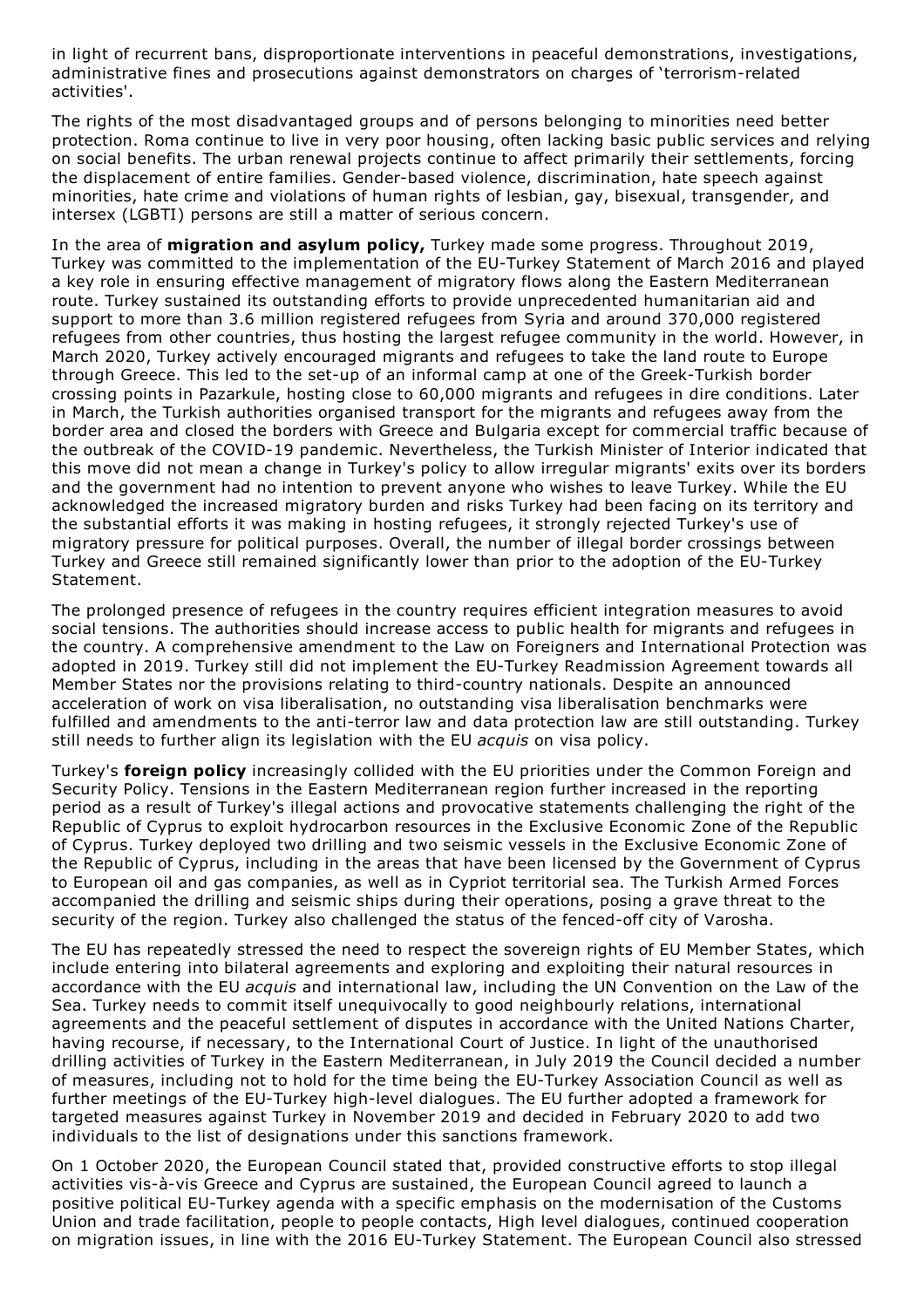that in case of renewed unilateral actions or provocations in breach of international law, the EU will use all the instruments and the options at its disposal, including in accordance with Article 29 TEU and Article 215 TFEU, in order to defend its interests and those of its Member States.

Turkey has still not fulfilled its obligation to ensure full and nonidiscriminatory implementation of the Additional Protocol to the EU-Turkey Association Agreement and has not removed all the obstacles to the free movement of goods, including restrictions on direct transport links with Cyprus. There was no progress on normalising bilateral relations with the Republic of Cyprus.

The signing of a bilateral Memorandum of Understanding on the delimitation of maritime jurisdiction areas between Turkey and the National Accord Government of Libya in November 2019 increased tensions in the Eastern Mediterranean, as it ignored the sovereign rights of Greece's islands in the area concerned. There was a sharp increase in provocative actions by Turkey towards Greece, in particular Turkish overflights of Greek inhabited areas. In this respect, the European Council, in December 2019, unequivocally reaffirmed its solidarity with Greece and Cyprus regarding actions by Turkey in the Eastern Mediterranean and the Aegean Sea. It stressed that the Memorandum infringes upon the sovereign rights of third States, does not comply with the United Nations Convention on the Law of the Sea and cannot produce any legal consequences for third States. In May 2020, EU Foreign Ministers reaffirmed the EU's position on Turkey's continued illegal activities in the Eastern Mediterranean as well as on Turkey's provocative and aggressive behaviour in relation to Cyprus and Greece, underlining that abstaining from unilateral actions is a basic element to allow dialogue between the EU and Turkey to advance and that Turkey's illegal actions have serious negative impact across the range of EU-Turkey relations. In October 2020, the European Council called on Turkey to accept the invitation by Cyprus to engage in dialogue with the objective of settling all maritimerelated disputes between Turkey and Cyprus.

The EU condemned Turkey's unilateral military action in north-east Syria and urged Turkey to end its military action, withdraw its forces and respect international humanitarian law. The vast majority of Member States decided to halt arms export licensing to Turkey. Following airstrikes against Turkish troops in the Idlib governorate at the end of February 2020, Turkey launched the military operation 'Spring Shield' in the area. Turkey and Russia agreed on a ceasefire in March 2020 that stabilised frontlines in north-west Syria, established a new corridor along the M4 highway, and created a framework for joint Russian-Turkish military patrols. Turkey maintained its military observation posts on the ground, including those situated in territories now controlled by the Syrian regime, and brought in further reinforcements to the region. Turkey further significantly increased its military involvement in the conflict in Libya, contributing to a reversal of the situation on the ground.

Regarding the **economic criteria**, the Turkish economy is well advanced, but made no progress over the reporting period and serious concerns persist over its functioning. The economy rebounded from the summer 2018 sharp currency depreciation and the resulting recession faster than expected, helped by expansionary policies and a strong contribution of net exports. However, the recovery remained fragile given the weak labour market and the need to repair corporate balance sheets. As the COVID-19 crisis unfolded, the authorities took a number of measures to cushion the economic impact of the pandemic, including a significant monetary expansion. These measures were constrained, however, by a limited policy space, in particular on the fiscal side, and institutional weaknesses. The current account balance, which had improved markedly since 2017, started deteriorating again by the end of 2019, triggering a sizeable increase of import duties and non tariff barriers. Due to high external financing needs, Turkey remained exposed to rapid changes in investor sentiment, aggravated by the pandemic and rising geopolitical risks. Inflation fell from a very high level but remained elevated and well above target. Monetary policy credibility weakened further because of the dismissal of the governor of the Central Bank of the Republic of Turkey (CBRT) and recurrent political pressures. Price competitiveness continued to benefit from the weakening of the lira and the real effective exchange rate depreciated in 2019, a trend that accelerated further in 2020.

The government continued to further improve the regulatory environment for businesses. However, the informal sector remains large. State interventions in price setting mechanisms continued, and there is a continued lack of state aid implementation rules, enforcement, transparency and institutional set up. The financial sector remained stable. However, vulnerabilities increased, in particular due to rapid credit growth in state owned banks, and various regulatory measures aimed at boosting lending activity. The high level of unemployment, in particular among young people and women, paired with declining employment, low labour mobility and a high share of undeclared work remain major concerns.

Turkey has made limited progress and has a good level of preparation in achieving the capacity to cope with the competitive pressure and market forces within the EU. Expenditure on research and development increased, although remaining well below the Government's target. Investment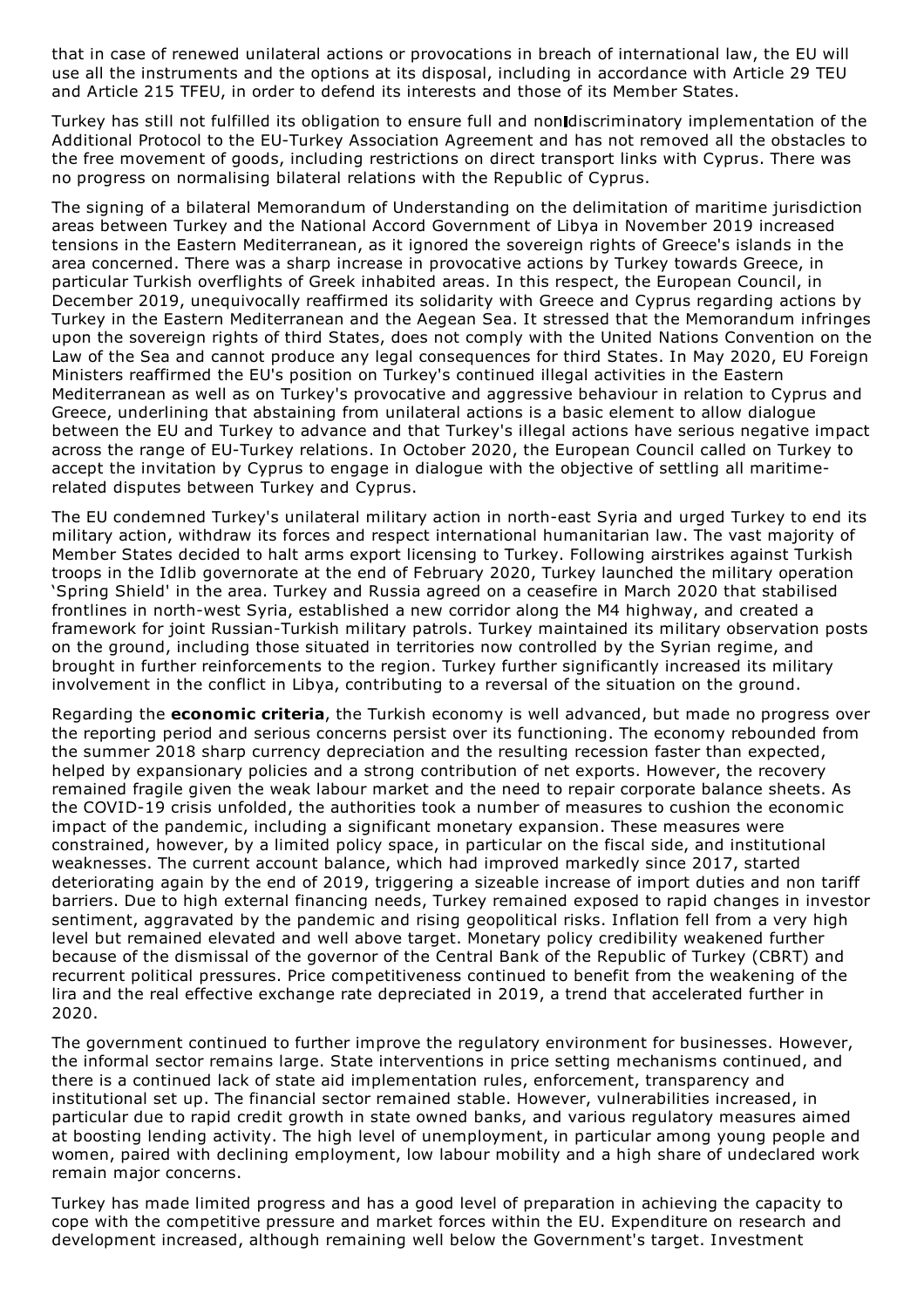excesses and misallocations declined. Progress was made in the diversification of energy supplies but reforms are needed to open up the natural gas market and increase competition on it. Significant problems remain in education as regards quality and access. Women face difficulties in accessing quality education and the labour market. Although Turkey remains well integrated with the EU market in terms of both trade and investment links, the relative share of the EU in Turkey's foreign trade declined further amid a growing list of deviations from Turkey's obligations under the EU-Turkey Customs Union.

Regarding its **ability to assume the obligations of membership**, Turkey has continued to align with the EU *acquis*, albeit at a very limited pace and in a fragmented manner. There continued to be instances of backsliding regarding a number of key aspects in the areas of competition on account of an increase in State aid and its lack of transparency, information society and media, economic and monetary policy, customs union, external relations and foreign, security and defence policy. Turkey is well advanced in the areas of company law, trans-European networks and science and research, and it has also achieved a good level of preparation in a number of areas, including free movement of goods, intellectual property law, financial services, and enterprise and industrial policy. Turkey is moderately prepared on public procurement as important gaps remain in its alignment. Turkey is also moderately prepared in areas such as free movement of capital, transport policy, energy, taxation, economic and monetary union, statistics, where further significant efforts are needed across the board. Overall, in most areas more ambitious and better coordinated policies still need to be established and implemented. In all areas, more attention needs to be given to enforce legislation whilst many areas require further significant progress to achieve legislative alignment with the EU *acquis*, strengthen the independence of regulatory authorities and build the administrative capacities.

## **Key dates**

**September 1959**: Turkey applies for associate membership of the European Economic Community (EEC).

**September 1963**: Signature of the Association Agreement, aiming at enhancing economic cooperation and achieving a Customs Union between Turkey and the EEC.

**April 1987**: Turkey presents its formal application for membership of the European Economic Community.

**January 1995**: EU-Turkey Agreement creating a customs union.

**December 1999**: The European Council recognises Turkey as a candidate country.

**December 2004**: The European Council agrees to start accession negotiations with Turkey.

**October 2005**: Start of accession negotiations.

**December 2006**: The Council decides that eight negotiating chapters cannot be opened and no chapter can be closed until Turkey meets its obligation of full, non-discriminatory implementation of the additional protocol to the Association Agreement.

**May 2012**: European Commission and Turkey start the implementation of the Positive agenda for Turkey.

**December 2013**: The EU-Turkey readmission agreement is signed in parallel with the launching of the visa liberalisation dialogue.

**October 2014**: The EU-Turkey readmission agreement enters into force.

**March 2015**: The European Commission and Turkey launch a high-level energy dialogue.

**May 2015**: The European Commission and Turkey agree to modernise the 20-year-old Customs Union Agreement and to enhance EU-Turkey bilateral trade relations.

**November 2015**: On the occasion of the EU-Turkey Leaders' Meeting, both sides agree on the activation of a Joint Action Plan aiming at ending the irregular migration from Turkey to the EU, in full compliance with EU and international standards.

**December 2015**: Chapter 17 on economic and monetary policy is opened.

**January 2016**: The EU-Turkey high-level political dialogue and high-level energy dialogue take place.

**March 2016**: The EU and Turkey agree on a joint Statement on the basis of the Joint Action Plan of